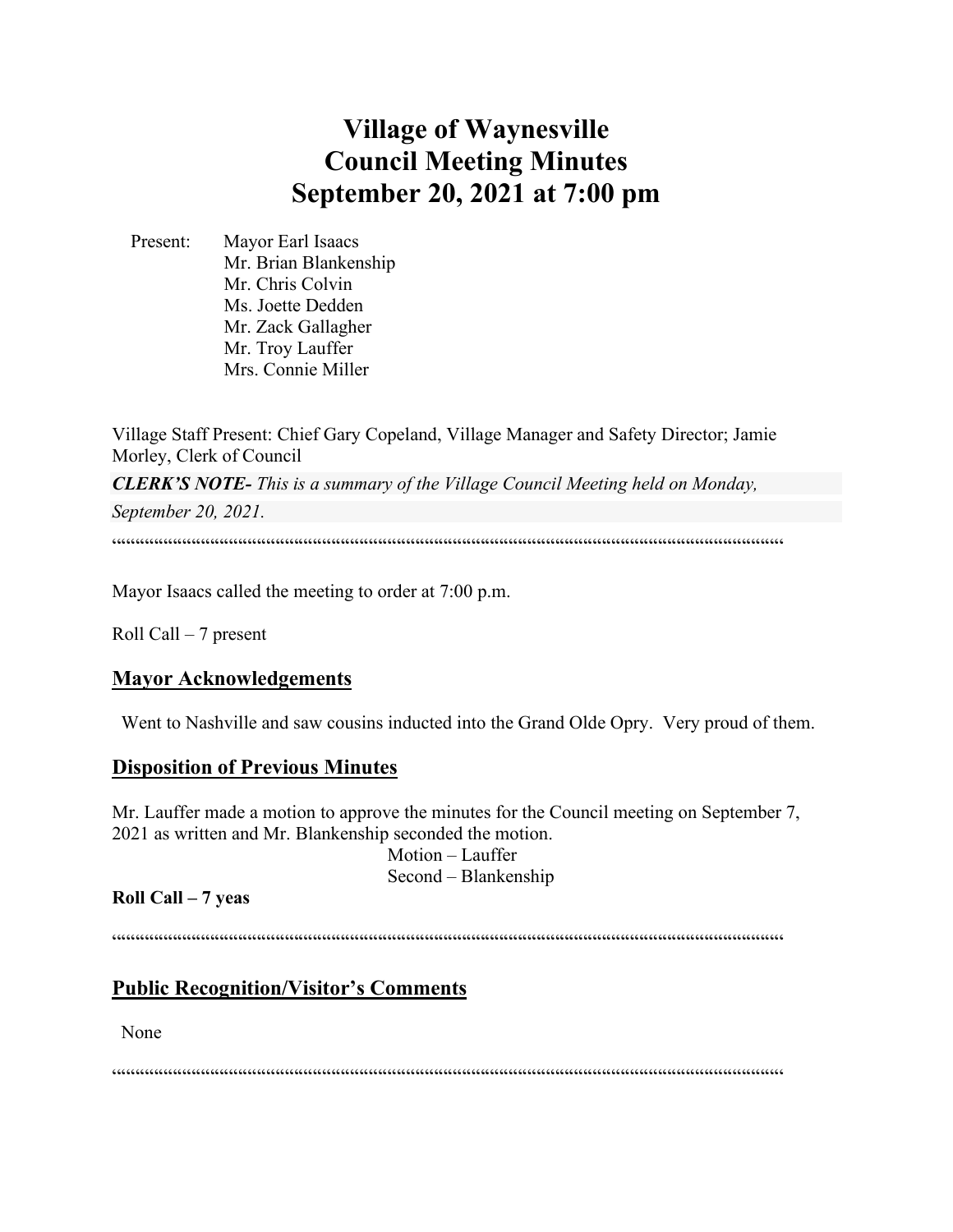# **Old Business**

None

 $\label{prop:main} \hspace{1.5cm} \hspace{1.5cm} \hspace{1.5cm} \hspace{1.5cm} \hspace{1.5cm} \hspace{1.5cm} \hspace{1.5cm} \hspace{1.5cm} \hspace{1.5cm} \hspace{1.5cm} \hspace{1.5cm} \hspace{1.5cm} \hspace{1.5cm} \hspace{1.5cm} \hspace{1.5cm} \hspace{1.5cm} \hspace{1.5cm} \hspace{1.5cm} \hspace{1.5cm} \hspace{1.5cm} \hspace{1.5cm} \hspace{1.5cm} \hspace{1.5cm} \hspace{1.$ 

# **Reports**

## **Finance**

 The Finance Committee will meet on Thursday, September 23, 2021 at 5:00 p.m. in the small conference room at the Government Center. Everyone is welcome to attend.

## **Public Works Report**

 Public Works next meeting will be on October 4th at 6:00 p.m. The public is encouraged to attend.

# **Special Committee Reports**

 Parks and Rec were scheduled to meet earlier today but one of the members has moved out of the Village and the Board no longer has a quorum. Ms. Morley was asked to advertise the opening.

 The Historic Preservation Board met 2 weeks ago and discussed an application. It is the consensus of the Board to get serious about enforcing historical expectations along Main Street.

# **Village Manager Report**

- Ordinance on tonight's agenda for Brown Paving to mill and fill Adamsmoor and Mill Street. Brown can do the job this year and had the lowest bid of 117K.
- Provided photographs of the completed cold barn floor. Currently getting bids from electricians to install LED lights and outlets for the new garage doors.
- Nathan from PCI Services has almost completed updating the electrical lines to the well heads.
- Met with Ryan Braun and Ben Schroder from Wessler to begin the water model project which will include researching a new well on the other side of the Mill Race.
- Finishing up details for the Sauerkraut Festival including handing out parking permits and having a strategic plan in place.
- Supplied photos of the vault in front of the schools for the new water lines to the Performing Arts Building.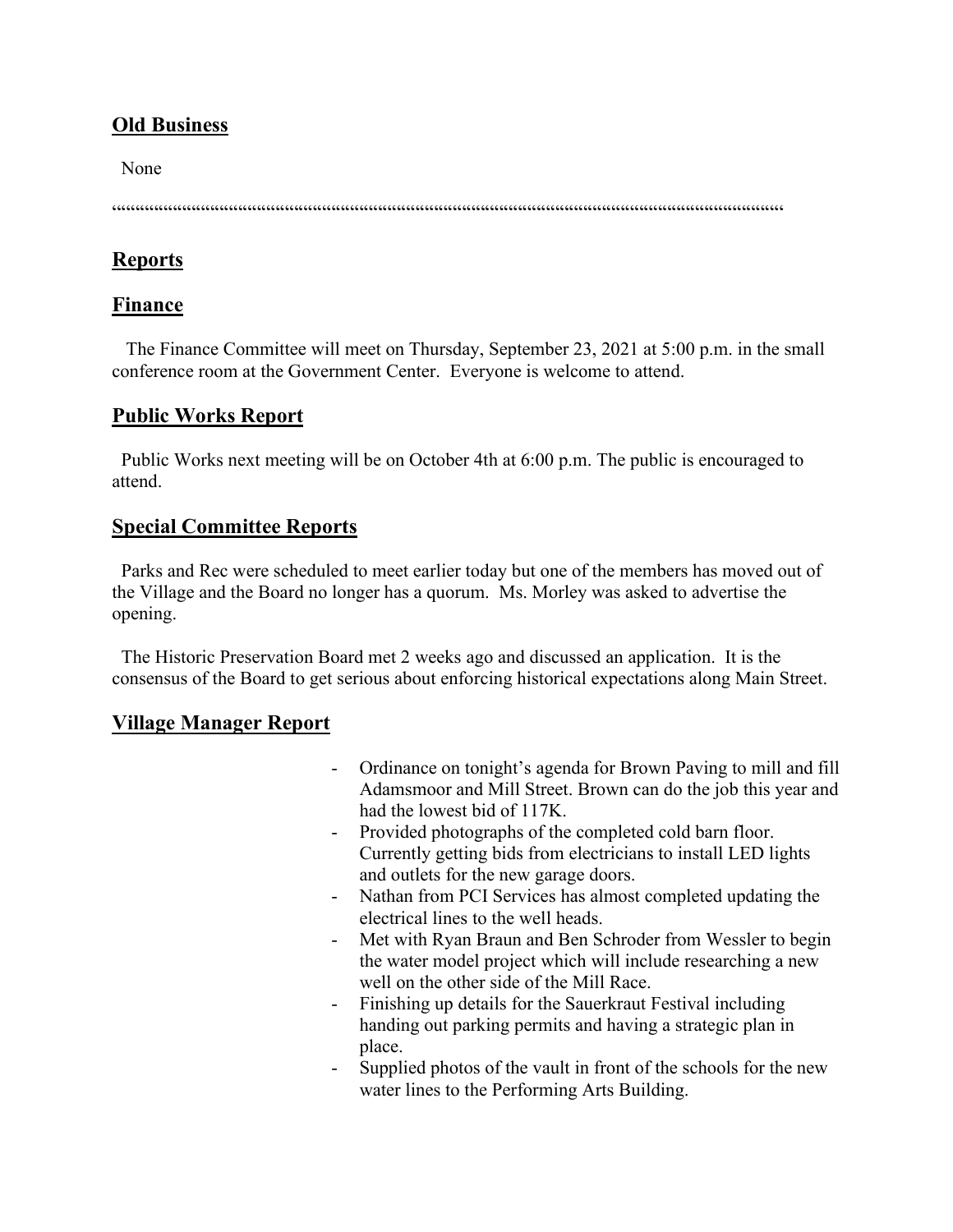- Current renter of the Lock Up is behind in rent and stated they plan to terminate the lease at the end of October. The building needs quite a lot of work. Suggest thinking about selling it. There have been several individuals interested in purchasing it. Asking for direction from Council on whether to repair and winterize the building or see about selling.
- Walt Biggs has ordered precast basins and have asked him to wait until after Sauerkraut Festival to begin this project.
- Staff Christmas party has been scheduled for Friday, December 10 at 6:00 p.m.

# **Police Report**

- Had the Departmental Annual Firearms and Taser training this past weekend. Sgt. Denlinger certified all officers in handguns, rifles, and ARs. Officer Mermann certified all officers in tasers. Took the Command Center down to the range and it worked out great. Would also like to thank Mr. Blankenship for the donation of food to provide the officers with lunch.
- Thank you to the Bowersox family, a thin blue line family, for providing the officers with snacks and drinks.

 At this time Council agreed that it would be beneficial to install lights and electrical outlets in the cold barn.

 Council discussed the possibility of selling the Lock Up versus maintaining it as Village property. Ms. Dedden stated she felt the market was doing well and it would be an opportune time to sell it. Mr. Blankenship stated he is in favor of selling the building but asked if Council would consider donating it to the Friend's Museum. Mr. Lauffer wanted to ensure it was okay to sell the building when renters still occupy the building. Ms. Morley stated that in the lease the renters do have the first right of refusal. Chief Copeland stated the first steps would be to get it appraised, surveyed, and then see about selling the property. Mr. Lauffer asked if there is any beneficial historical or community value for the Village to keep the building. Chief Copeland responded that there are limited uses for the building because lack of parking and the building has been altered so much that there is not much historical significance. Mr. Lauffer stated he did not see the advantage in spending tax-payers money to repair the building that would serve little to no advantage to the community. Mr. Gallagher asked if the building provided any strategic or utility benefits to the Village, which Chief Copeland said that it did not. Chief Copeland suggested that money from selling the property could be used for new Welcome to Waynesville signs or streetlights along Main Street.

Chief Copeland also stated there was a vacant piece of land owned by the Village on the corner of High and Edwards that he would also like Council to consider selling. Another suggestion was to use it for a location for a new park.

Ms. Dedden made a motion to pursue the selling of the Village property known as the Lock Up and was seconded by Mr. Lauffer.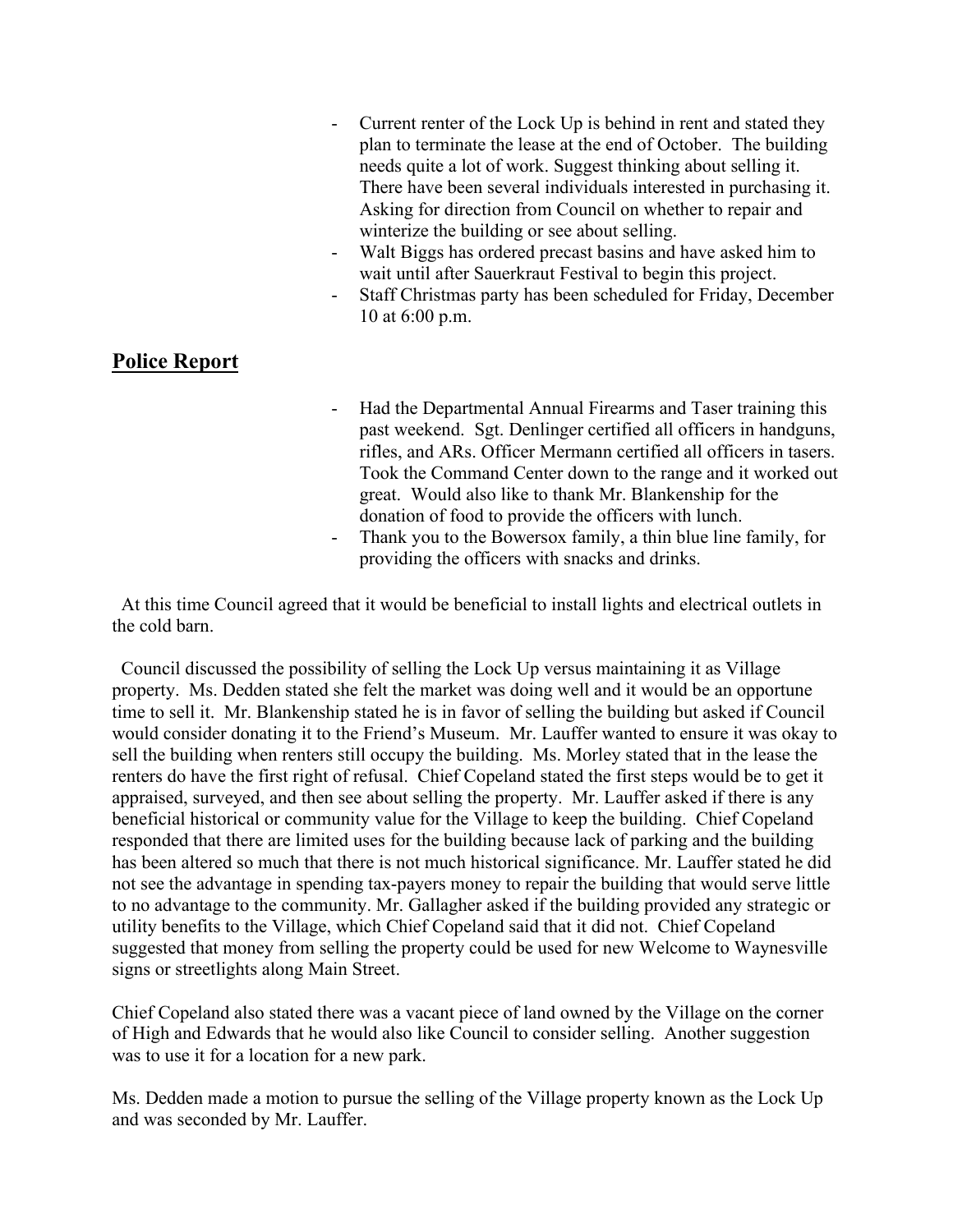## Motion – Dedden Second – Lauffer

#### **Roll Call – 7 yeas**

 Mr. Gallagher asked if there was a bypass in the valve in the vault for the Performing Arts Building. Chief Copeland responded that there was and could be seen in the picture next to the ladder.

Mr. Colvin asked if there has been any word on having Hearth Warming for the Holidays. If so, he stated that a time to hang Christmas lights before the event should be planned. It was discussed that the event was sponsored by WMA and is usually the first weekend of November. Mr. Colvin suggested deciding on a date to meet at the next meeting.

## **Financial Director Report**

None

# **Law Report**

None

#### **New Business**

## **Legislation**

#### **First Reading of Ordinances and Resolutions**

#### **Ordinance No. 2021-043**

Authorizing the Village Manager to Enter into a Contract with Brown Paving and Construction Co., Inc. in an Amount Not to Exceed \$117,000 for the Resurfacing of Adamsmoor Drive and Mill Street and Declaring an Emergency

Ms. Dedden made a motion to waive the two-reading rule for Ordinance 2021-043 and was seconded by Mr. Blankenship.

> Motion – Dedden Second – Blankenship

#### **Roll Call – 7 yeas**

Mr. Colvin made a motion to adopt Ordinance 2021-043 and was seconded by Mrs. Miller. Motion – Colvin Second – Miller

**Roll Call – 7 yeas**

#### **Second Reading of Ordinances and Resolutions**